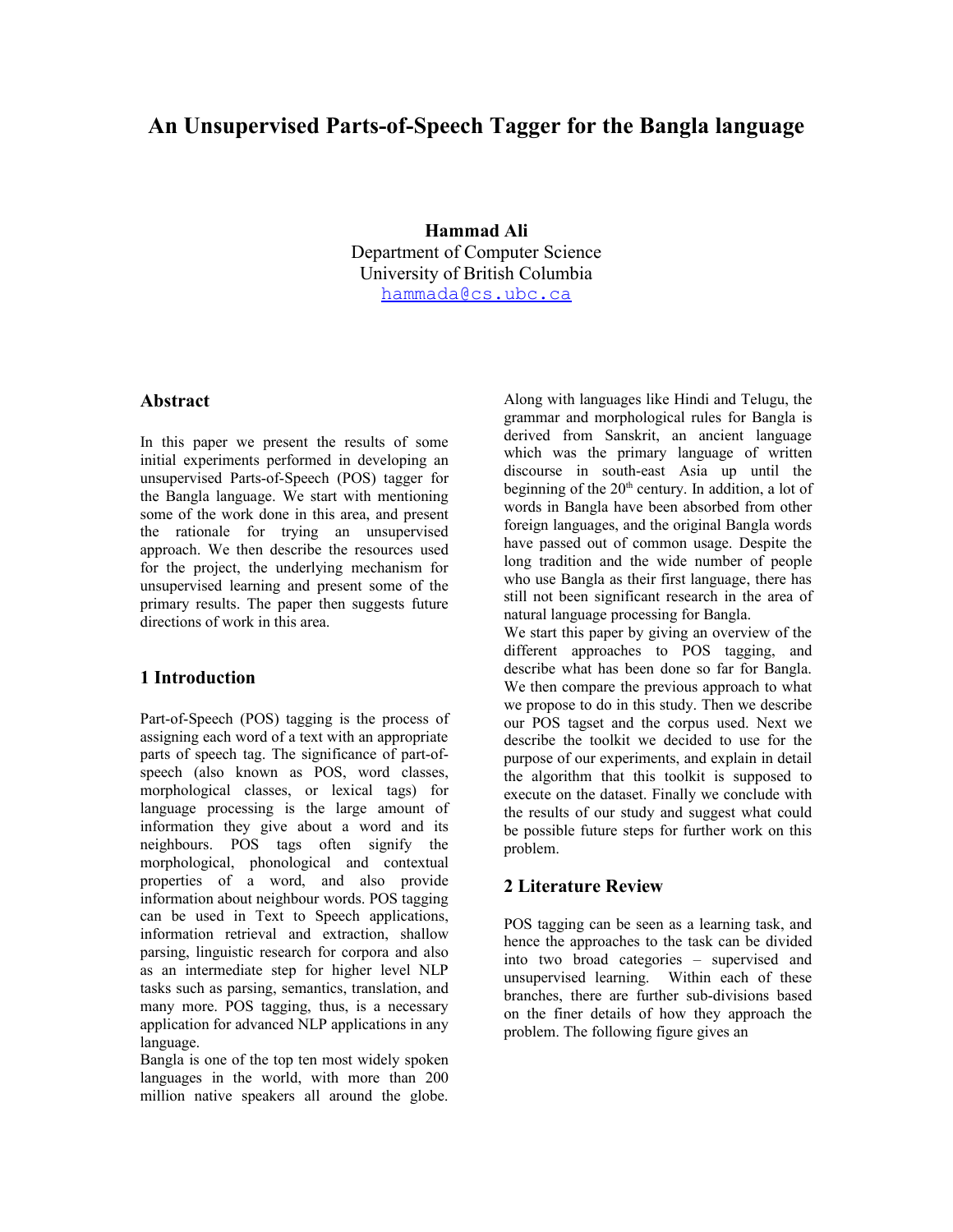overview of the different POS tagging models, which is then followed by short descriptions of how each model works.



#### **2.1 Supervised Models**

The supervised approach to POS tagging requires human knowledge of the domain, often in the form of a corpus that has been handannotated by human experts. This is referred to as the training corpus. This corpus is used to learn information about the tagset, word-tag frequencies, rules etc. The performance of supervised approaches depends on the size and annotation quality of the training corpus.

In case of the rule-based approach, the tagger tries to assign tags to each word based on a set of hand-crafted rules. These rules could specify, for instance, that a word following a determiner and an adjective must be a noun. This approach requires that the set of rules be properly written and checked by human experts. This makes design of the rule-based taggers time-consuming and expensive. The stochastic approach uses a training corpus to pick the most probable tag given a word. These stochastic methods could be based on simple N-gram based methods, or on the First or Second order Hidden Markov Models. Finally, the transformation based approach combines the rule-based and stochastic approach. It picks the most likely tag given a word based on the training corpus. Then it applies a set of rules to see whether the tag should be changed to something else. This can be thought of as adding progressively finer details at each run of the rule-application steps, and the process halts when there is insufficient improvement between two consecutive iterations. It saves any new rules it has learnt in the process for future use. One example of an effective tagger in this category is the Brill tagger.

While the supervised approach has been implemented for English and several other languages with good results, it suffers from the drawback that it needs a human-annotated corpus or set of rules. For a language like Bangla, where linguistic research is still at an early stage, such training corpora or set of rules are not easily available. This then severely limits the applications of supervised training for languages like these.

#### **2.2 Unsupervised Models**

The unsupervised POS tagging models do not require a pre-annotated corpus. Instead, they use advanced computational techniques like the Baum-Welch algorithm to automatically learn the transformation rules. Based on this information, they can either generate the Markov model required by stochastic taggers or induce the contextual rules needed by the rule-based or transformation-based systems. Later in this paper we will see more details on how the Baum-Welch algorithm operates on a given dataset.

### **3 Previous work**

In this section we will discuss some of the previous work that has been done regarding POS tagging for Bangla. One early study on POS tagging for Bangla has been reported by Chowdhury et al (2004) and Seddiqui et al (2003). Chowdhury et al (2004) implemented a rule-based tagger, which requires writing laboriously hand-crafted rules by human experts. However, they report no performance analysis of their work. No review or comparison of established work in Bangla is offered in that paper; they only propose a rule-based technique. Further, they use a tagset consisting of only 9 tags. Such a tagger would have very limited applicability in advanced NLP applications. More recently, work has been done by Hasan et al (2006) on developing a supervised POS tagger for Bangla. While the lack of a large hand-tagged corpus makes this method less effective, the authors were aiming to conduct a study that compares the performance of a supervised tagger for English and Bangla, using training corpora of the same size. They use a 5000 word corpus and a tagset of 41 tags. The results obtained are satisfactory, in the sense that the accuracy is comparable to that for similar-sized corpus for English. The authors thus claim that with a large enough corpora for Bangla, the performance of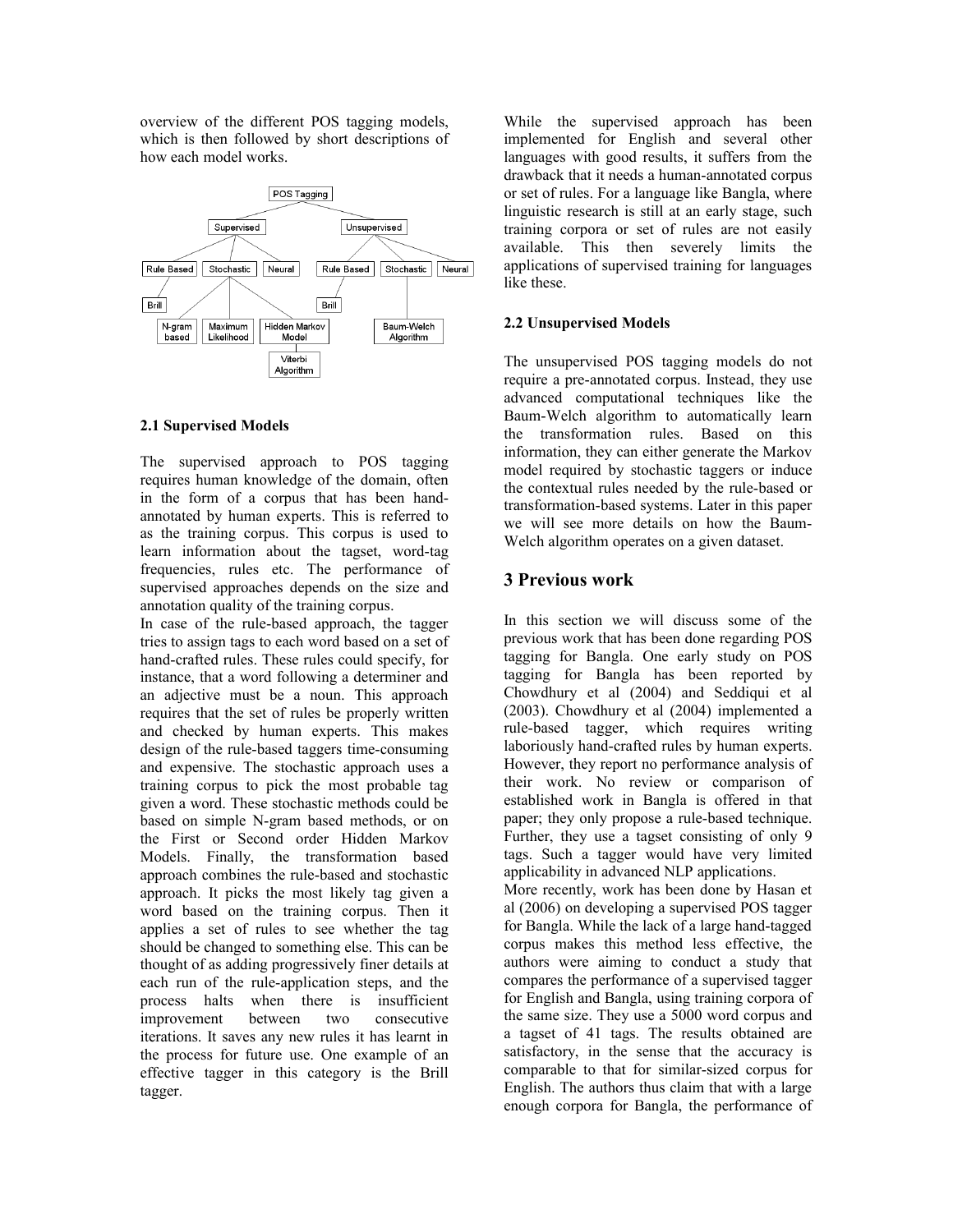their tagger can be similar to that for English. In addition, the authors point out that the rule-based approach seems to perform much better for Bangla than the stochastic approach, which is the opposite of what has been observed for English. In Hasan et al (2007), the authors set out to compare three South Asian languages – Bangla, Hindi and Telugu - all of which are derived from Sanskrit. For Bangla, this study uses a corpus of 25426 tokens and 26 tags. The accuracy figures improve from that in the previous study, but are still not significant enough. Further, it is noticed that for all the three languages, the rule-based tagger performs better than the stochastic tagger. The authors hypothesize that this could be because these languages are derived from Sanskrit, which is a very rule-driven language, and mention that this aspect of the problem deserves some more research.

# **4 Methodology**

As mentioned above, even with a nearly 25000 token corpus the results do not seem very promising. Further, as has been done for most other languages, we believe that the next phase in POS tagging research for Bangla should be an attempt at the unsupervised approach. This would eliminate the need to develop a large hand-annotated corpus – something that is not easily available for Bangla and is timeconsuming and laborious to prepare. With this in mind, we collected the corpus and the tagset from university labs currently working on linguistic research in Bangla. Our aim was to perform Baum-Welch training on this corpus, in order to learn the underlying HMM parameters. This HMM could then be used to perform tagging on a corpus and tested to obtain the accuracy figures. So the entire study could be broken down to the following phases: 1) collect corpus and tagset, 2) search for implementation of Baum-Welch algorithm, 3) perform training and 4) test against gold standard for accuracy. We now describe the resources collected for this project, and explain how the Baum-Welch algorithm operates.

# **5 Tagset**

We used a 54-tag tagset developed for the Bangla language specifically. This tagset extends most standard tagsets, to include finer distinctions specific to the Bangla language – such as suffixes that denote possessive or

accusative markers. The tagset, along with descriptions if individual tags, is provided in the appendix.

# **6 Corpora**

We used corpora currently being developed by the Center for Research on Bangla Language Processing. This corpus is collected from a leading Bangladeshi newspaper called Prothom-Alo, and is in UTF-8 format. A small subset of this corpus has also been tagged by human experts, and was made available to us from the same source. The corpus totals to about 50000 tokens, and the tagged subset consists of 18110 tokens and 4760 word types. One portion of this tagged corpus was cleaned and set aside as the training corpus and the rest was to be used as the test set.

# **7 The Baum-Welch algorithm**

In this section we describe the operation of the Baum-Welch algorithm. In particular, we describe what the inputs should be, the steps executed and the expected output once training has been completed.

The main idea of the Baum-Welch algorithm is to find the Hidden Markov Model given a sequence of observations. As input, we need it to provide all the possible states, and a sequence of observations. Specific to our POS tagging task, the states are the possible tags, and the observed symbols are the word types in the corpus. A sequence of observations then is a sentence in our corpus.

The HMM is supposed to specify two matrices: the transition probability matrix T and the emission probability matrix E. Any entry  $t_{ii}$  in the transition matrix specifies the probability of moving from state i to state j. For our example, this matrix will specify the probability of one word having a tag i and the next word in sequence having the state j. An entry  $e_{ii}$  in the emission matrix denotes the probability of observing the symbol j given that we are at state i. This is analogous to the probability of observing one of the possible word types, given that we know the tag to be assigned for the word or observation. Once these two matrices are known for all possible state transitions and all possible emissions, we can take any observation sequence and predict what the underlying states are. In other words, given a sentence we can tag each word in the sentence. The probability that a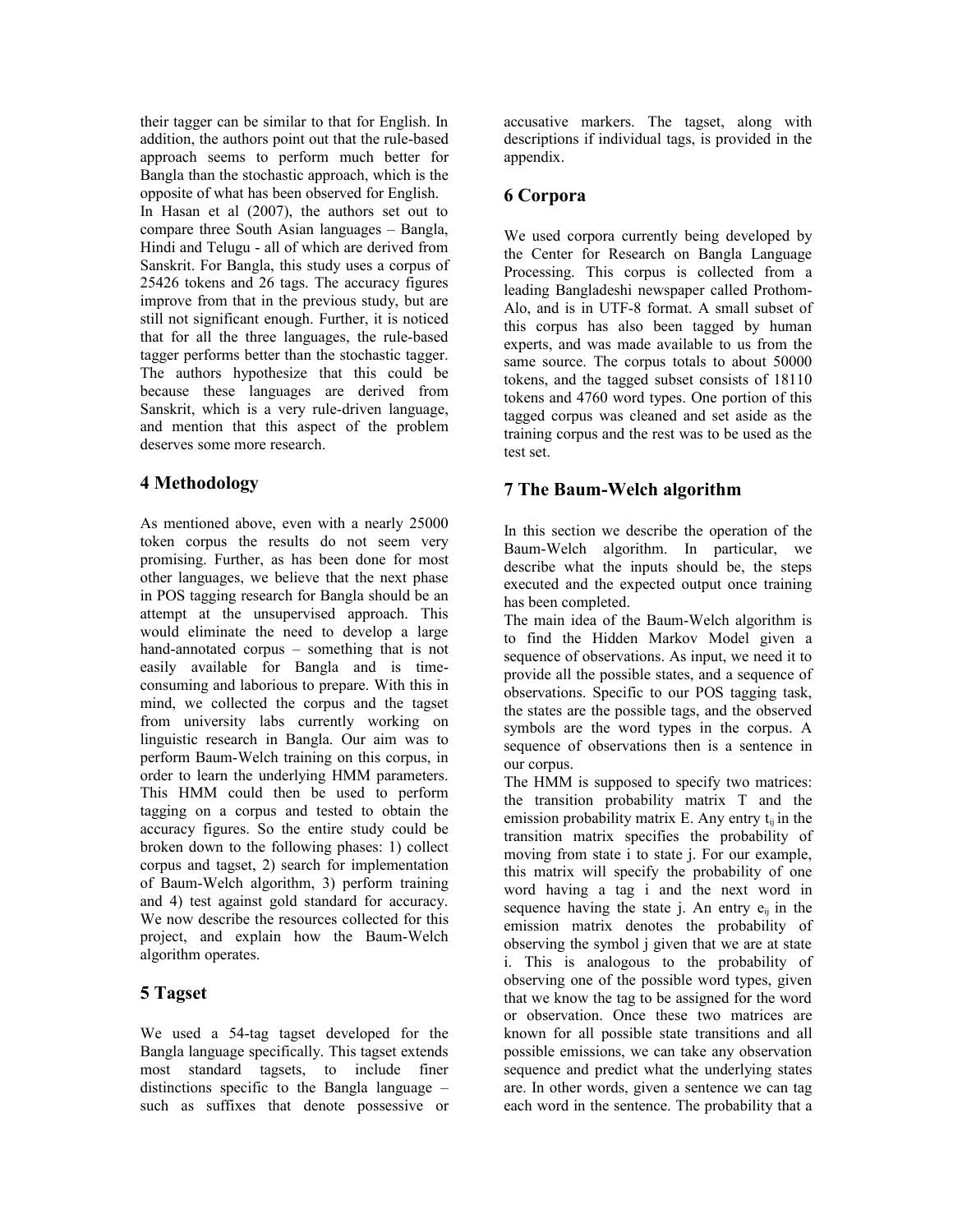sequence starts with a state i is denoted by the initial state distribution, which is often denoted by π.

Since this is an unsupervised learning algorithm, no human annotation of states is provided with the observation. For our problem in particular, the training algorithm is simply provided with a list of all the possible states, and the sentences in the training corpus. As output, the algorithm is supposed to generate the transition and emission matrices. We now describe step by step how this is done.

Initialization: To begin with, T, E and  $\pi$  are initialized to random values. The algorithm will later update these values until some convergence criterion has been reached. Possible criteria for convergence can be having finished a specific number of iterations, or more commonly insufficient improvement between two consecutive iterations.

Forward step: The Forward algorithm is then executed. For this phase, we define a quantity  $\alpha_i(t) = p(O_1 = o_1, \ldots, O_t = o_t, Q_t = i | \lambda)$ . This denotes the probability of observing the sequence of symbols  $O_1 \dots O_t$ , and then ending up in state I, given the HMM denoted by  $\lambda$ . A recursive relation for  $\alpha_i(t)$  can be defined as shown below:

Base case:  $\alpha_i(t) = \pi_i b_i(O_1)$ 

Recursive relation:  $\alpha_i(t+1) = b_i(O_{t+1}) \Sigma_{1-n} \alpha_i(t) T_{ii}$ 

In the above relation,  $b_i(O_1)$  denotes the probability of observing symbol  $O<sub>1</sub>$  at state i. Similarly  $b_i(O_{t+1})$  denotes the probability of observing symbol  $O_{t+1}$  at state j. In general, the recurrence denotes that the probability of observing t+1 symbols and ending in state j is given by: the probability of observing t symbols and ending in state i, transitioning from state i to state j, and at state j observing the symbol  $O_{t+1}$ . As can be seen, this recurrence relation satisfies the probability of optimal substructure – optimal path to a sequence must be generated through optimal path to a subsequence. Thus it can be solved using a straightforward dynamic programming approach.

Backward step: In this step the Backward algorithm is executed. This time we aim to calculate  $\beta_i(t)$ , which denotes the probability of the ending partial sequence  $o_{t+1}$ , , o<sub>T</sub> given that we started at state i, at time t. Once again we can derive a recurrence relation for this quantity as follows:

Base case:  $\beta_i(T) = 1$ 

Recursive relation:  $\beta_i(t) = \sum_{1-n} \beta_i(t+1) T_{ij} b_i(O_{t+1})$ 

Once again, we see that the backward probability also displays optimal substructure, and can thus be computed by dynamic programming. Once we know  $\alpha$  and  $\beta$ , we can use these to calculate the following quantities:

$$
\gamma_{i}(t) \equiv p(Q_{t} = i | O, \lambda) = \frac{\alpha_{i}(t) \beta_{i}(t)}{\sum_{j=1}^{N} \alpha_{j}(t) \beta_{j}(t)}
$$
\n
$$
\xi_{ij}(t) \equiv p(Q_{t} = i, Q_{t+1} = j | O, \lambda) = \frac{\alpha_{i}(t) \alpha_{ij} \beta_{j}(t+1) b_{j}(O_{t+1})}{\sum_{i=1}^{N} \sum_{j=1}^{N} \alpha_{i}(t) \alpha_{ij} \beta_{j}(t+1) b_{j}(O_{t+1})}
$$

 $\lambda$   $\lambda$ 

Once we have these two variables, they can be used to update the original HMM parameters as follows:

$$
\overline{\mathcal{R}}_i = \gamma_i(1)
$$
\n
$$
\overline{\alpha}_{ij} = \frac{\sum_{t=1}^{T-1} \xi_{ij}(t)}{\sum_{t=1}^{T-1} \gamma_i(t)}
$$
\n
$$
\overline{b}_i(k) = \frac{\sum_{t=1}^{T} \delta_{O_i O_k} \gamma_i(t)}{\sum_{t=1}^{T} \gamma_i(t)}
$$

These forward and backward steps are repeated over and over until the convergence condition has been satisfied, at which point we have the best HMM that can be learned from the given observation sequence. This HMM can then be used on other observation sequences, for which it will generate the sequence of hidden states that can then be tested for accuracy – either by automated comparison or by a human expert.

#### **8 Toolkits**

#### **8.1 C++ HMM toolkit**

Since our basic idea was to implement Baum-Welch training in order to learn the HMM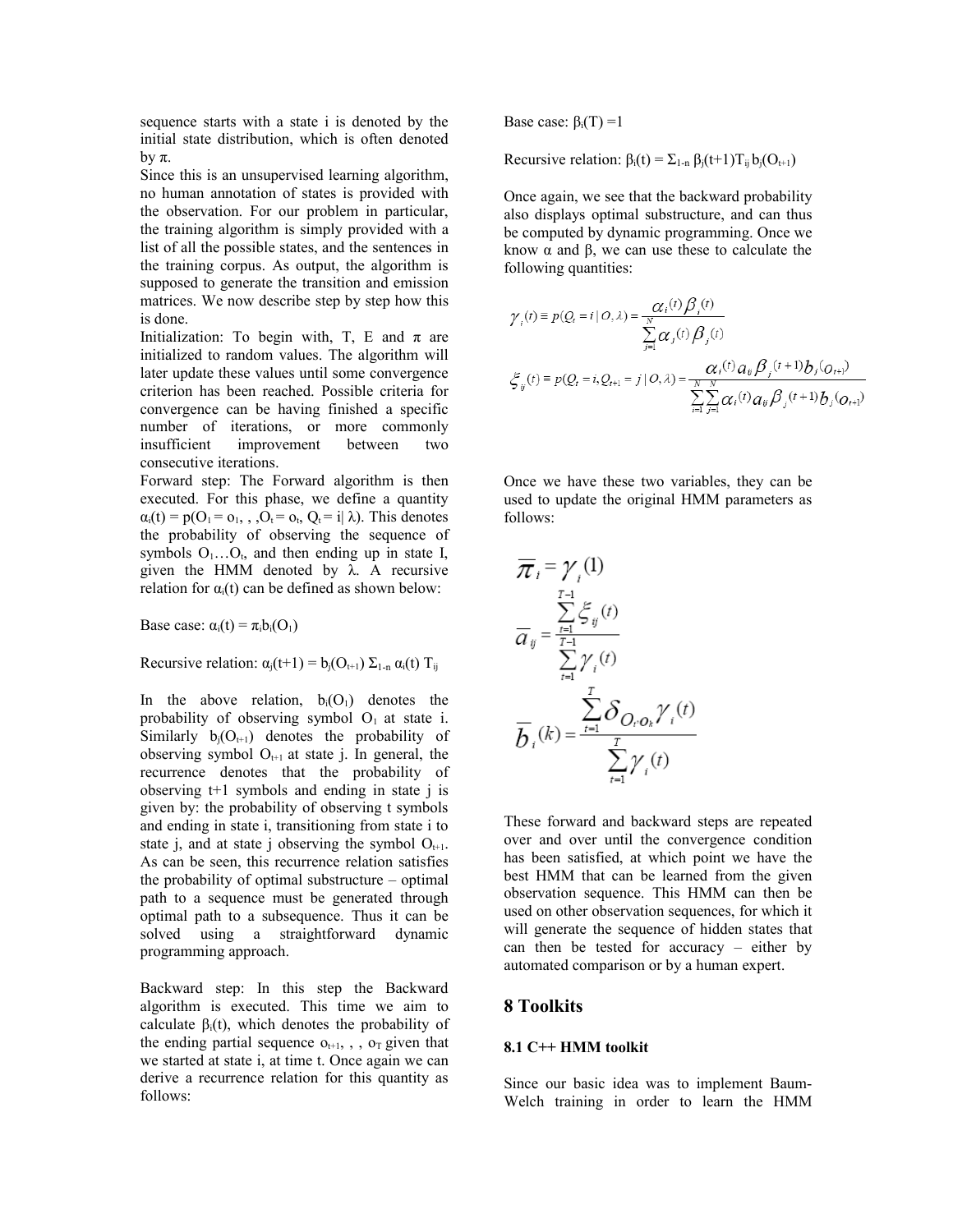parameters by itself, we started looking for an existing implementation of this algorithm. After searching for and trying out a few, we decided to use the HMM toolkit developed by Dekang Lin, at the University of Alberta. This toolkit is developed in C++, and contains three major implementations: 1) the vit program which implements the Viterbi algorithm to generate the most probable sequence of tags given a sentence, 2) the genseq program which generates an observation sequence given a HMM model and 3) the trainhmm program which learns the HMM parameters given a set of observations and an initial estimate for the HMM. Along with the toolkit, some dataset was also provided to train a POS tagger for the English language. An online tutorial is also available for the toolkit, which explains the format the input files must be in and how to use the different features of the toolkit.

In general, the Baum-Welch algorithm is not dependent on the accuracy of the initial probability distribution and matrices provided. With a less accurate estimate, training would simply take more number of iterations before converging. However, as mentioned by the author of the package and easily testable from the dataset provided, the performance of this toolkit depends on the initial estimate. In particular, if the emission probability is assumed to be equal for all the symbols given any tag, then Baum-Welch is not able to learn the correct HMM. For English, the author obtains a better estimate by using the lexicon for Collin's parser, and is then able to learn the correct HMM. These estimates, and the training and test data, are provided with the toolkit for testing purposes.

Since there is no existing lexicon for Bangla, our first experiment was conducted with the most naïve initial estimate possible – assuming all transitions and all emissions are equally likely. Just like in the case for English, Baum-Welch was unable to learn the correct HMM based on these parameters. As a second approach, we then tried to build a small lexicon from the training corpus and get a better estimate for the emission probabilities based on this lexicon. However even with these revised estimates, Baum-Welch was still unable to learn the model properly. If we try generating a sequence of tags using the HMM provided as output, all the words in the sentences are labelled with NN, which is the high-level tag for nouns. So at this point, no further improvement seemed possible using this toolkit. Thus we moved on to try training with the Natural Language Toolkit (NLTK).

#### **8.2 Natural Language Toolkit**

As pointed out by a fellow student, NLTK also provides unsupervised training under the HiddenMarkovModelTrainer module. To use this trainer, one needs to specify the possible states and symbols, and then provide a set of observation sequences on which training can be done. An initial HMM can also be provided but is optional. After taking a look at the sample codes in the documentation, we then developed a Python module to perform unsupervised training on the training corpus, with the tagset and list of word types provided as inputs. However, even this implementation was not able to learn a correct model. Training ran for only three iterations before converging, and using the output model to generate tags gave the same result as before – all the words were tagged NN. Since this module does not need an initial estimate and none was provided, it would seem that this inability of learn the HMM has less to do with the accuracy of the estimates and is more due to some other reason relevant to the training corpus itself. This conclusion is further strengthened by the fact that in case of both the toolkits, the final output is the same – all symbols tagged as NN. However there has not been enough time to explore possible reasons for this.

### **9 Results**

As mentioned in the previous section, both the toolkits have been unable to learn a HMM good enough to be of practical use. While in terms of total log probability, NLTK has done better than the other toolkit, this improvement has clearly not resulted in better output. In terms of final output then, the project has not been successful. However, we believe that some directions have been suggested for future work that could possibly lead to better results. We will discuss this in more details in the rest of this paper.

### **10 Evaluation**

If the project had been successful, evaluation would be straightforward: 1) take the tagged corpus and produce a clean copy of it, 2) train the tagger on one portion of this cleaned corpus, 3) apply tagger obtained on the other portion and 4) compare with hand-tagged version of corpus to obtain accuracy figures. However, we have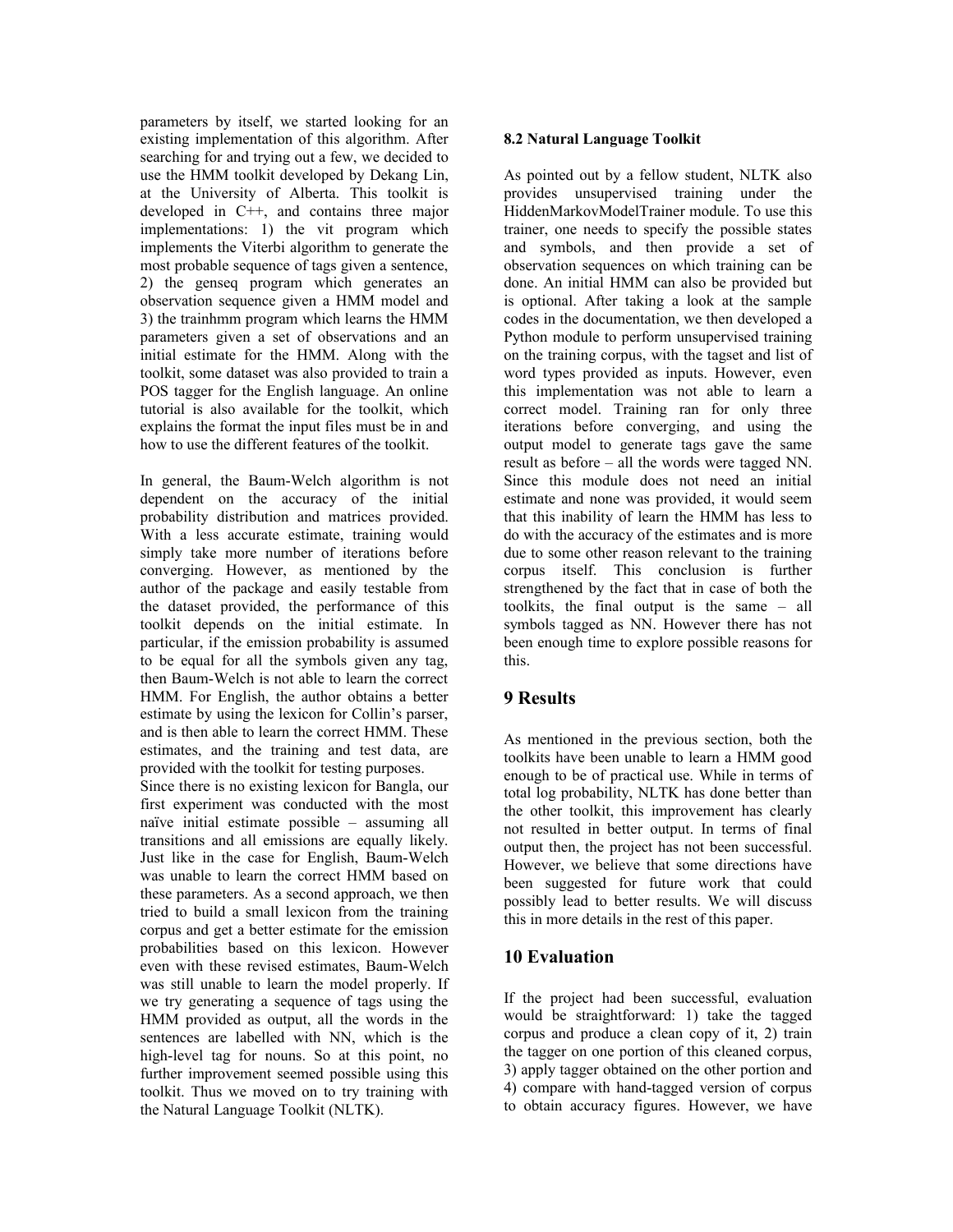not been able to complete the training phase properly with either toolkit. Therefore, we have not been able to move on to stages 3 and 4. While some of the symbols in the test set are in fact supposed to be tagged NN and would be considered correct in an automated testing, such an accuracy is hardly representative of the actual state of the tagger and would not be a very useful figure to go by.

# **11 Contribution**

While we have not been able to reach our desired results, there are still some lessons to take away from the work that has been done. In particular, since there is no existing lexicon for Bangla and little likelihood of a high-quality one being generated anytime soon, it would seem that there is little point in continuing further research with the first toolkit, which has already been shown to be highly sensitive to the accuracy of the initial estimate. On the other hand, while NLTK has not performed well either, we can mention at least two points in its favour: 1) there is no need to provide an initial parameter and 2) even if unsuccessful, the training gave better results that with the same test data for the first one. Even if a lexicon is generated and really good estimates obtained, it is still more likely that providing them as parameters to the NLTK trainer method would yield better results than using them as input for the other HMM toolkit. Further work in this area should thus focus more on getting NLTK training and tagging modules to work.

# **12 Future Work**

At the very initial stage, we proposed to develop both an unsupervised Baum-Welch and Brill tagger for Bangla. The chief objective behind this was to test whether the phenomenon of rulebased taggers working better than stochastic taggers - which was observed in previous research - is true in this case as well. Consistency in this aspect would provide further corroboration to the hypothesis that as a heavily rule-driven language, Bangla performs better with rule-based taggers. Given time constraints, we have not been able to complete that for this study. However, we believe that once the unsupervised HMM tagger has been developed, the unsupervised Brill tagger should be the next step, followed by comparison between the two. As far as the developing the unsupervised tagger is concerned, the next step should be to try the

training with different corpora to see whether there has been any improvement. The set of experiments that have been carried out so far could also be tried on other toolkits, to see whether they do any better. Even more important, in the event that they do not, we should check whether they give the same results, since making the same mistake could be an indication that the problem is independent of the tools used, and probably specific to the dataset or the tagset.

# **13 Conclusion**

In this paper we have mentioned the process we followed in order to develop a Baum-Welch trained HMM tagger for the Bangla language. We began with an overview of the POS tagging problem in general, and mentioned the different approaches to POS tagging in brief. We then presented some of the previous work done for POS tagging in Bangla, and outlined how our approach is different and should need less human knowledge in order to work. Having described the corpus and the tagset, we then described the Baum-Welch algorithm, along with formulae for the variables that are calculated. Lastly, we described the toolkits we used for the project and how they work. The results of this work have already been presented above, along with suggestions on what could be done next. In the end, the project has not been able to give quantitative results, but we believe that some progress has been made in the sense that we now have a clearer idea of what resources might be helpful for the task. Pursuing further in this direction of work should be able to give some initial results, depending on which the next plan of actions can be decided on.

# **14 References**

B. Greene and G. Rubin, Automatic Grammatical Tagging of English, Technical Report, Department of Linguistics, Brown University, Providence, Rhode Island, 1971.

D. Cutting, J. Kupiec, J. Pederson and P. Sibun, A practical Part-Of-Speech Tagger, in proceedings of the Third Conference on Applied Natural Language Processing. 1992.

Daniel Jurafsky and James H. Martin, Chapter 8: Word classes and Part-Of-Speech Tagging, Speech and Language Processing, Prentice Hall, 2000.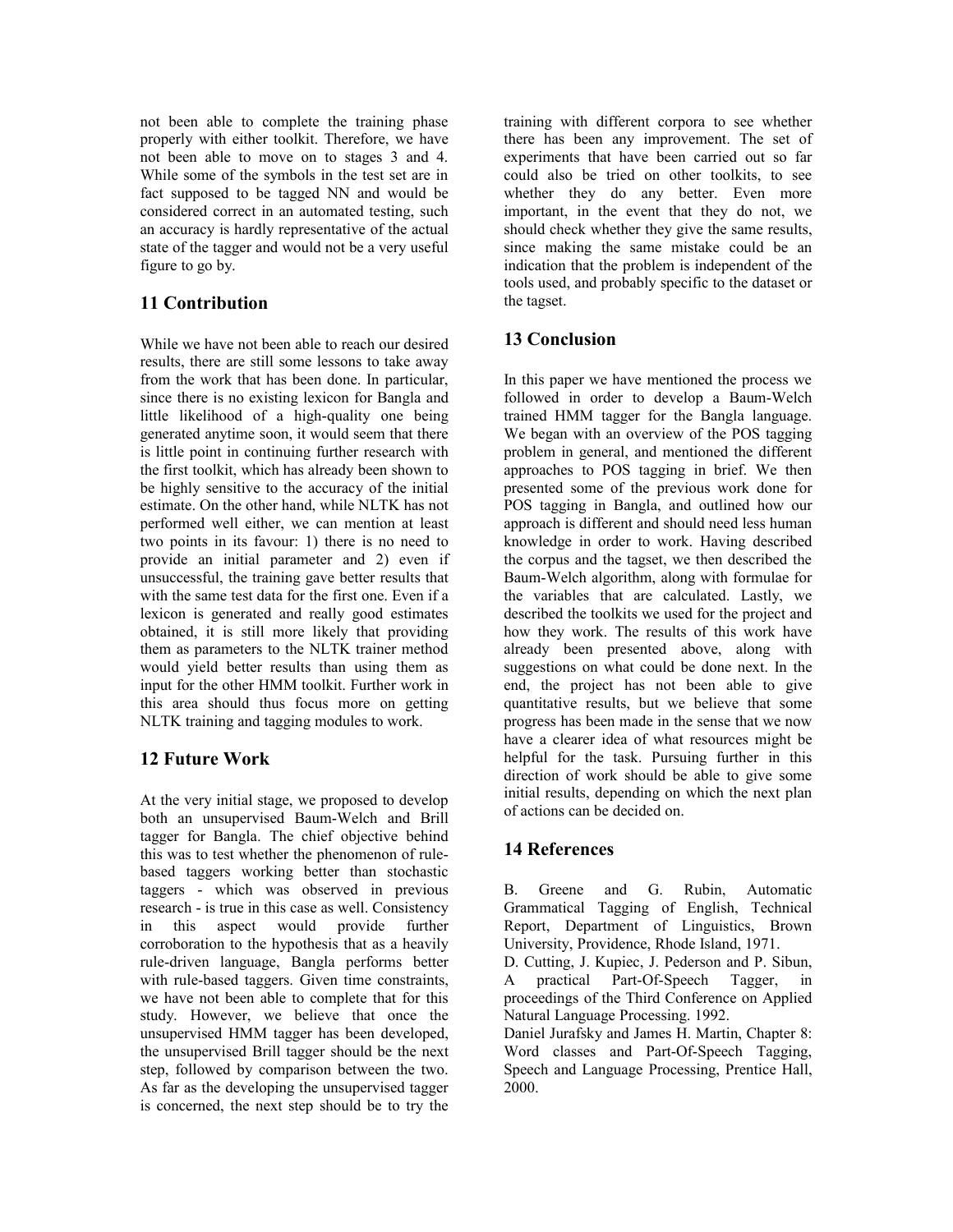Eric Brill, A simple rule based part of speech tagger, in proceedings of the Third Conference on Applied Natural Language Processing. 1992.

Eric Brill, Automatic grammar induction and parsing free text: A transformation based approach, in proceedings of  $31<sup>st</sup>$  Meeting of the Association of Computational Linguistics, 1993.

Eric Brill, Transformation based error driven parsing, in proceedings of the Third International Workshop on Parsing Technologies, Tilburg, The Netherlands, 1993.

Eric Brill, Unsupervised Learning of Disambiguation Rules for Part-of-Speech Tagging, in proceedings of The Natural Language Processing Using Very Large Corpora, Boston, MA, 1997.

Helmut Schmid, Probabilistic Part-Of-Speech Tagging using Decision Trees, in proceedings of The International Conference on new methods in language processing, 1994.

K. W. Church, A stochastic parts program and noun phrase parser for unrestricted text, in proceeding of the Second Conference on Applied Natural Language Processing, 1988.

L. Bahl and R. L. Mercer, Part-Of-Speech assignment by a statistical decision algorithm, IEEE International Symposium on Information Theory, 1976.

Linda Van Guilder, Automated Part of Speech Tagging: A Brief Overview, Fall 1995, Georgetown University.

Mihai Pop, Unsupervised Part-of-Speech Tagging, Department of Computer Science, Johns Hopkins University, 1996.

S. J. DeRose, Grammatical Category Disambiguation by Statistical Optimization, Computational Linguistics, 14(1), 1988.

S. Klein and R. Simmons, A computational approach to grammatical coding of English words, JACM 10, 1963

The Summer Institute for Linguistics (SIL) Ethnologue Survey 1999.

Yair Halevi, Part of Speech Tagging, Seminar in Natural Language Processing and Computational Linguistics, School of Computer Science, Tel Aviv University, Israel, April 2006.

Z. Harris, String Analysis of Language Structure, Mouton and Co., The Hague, 1962.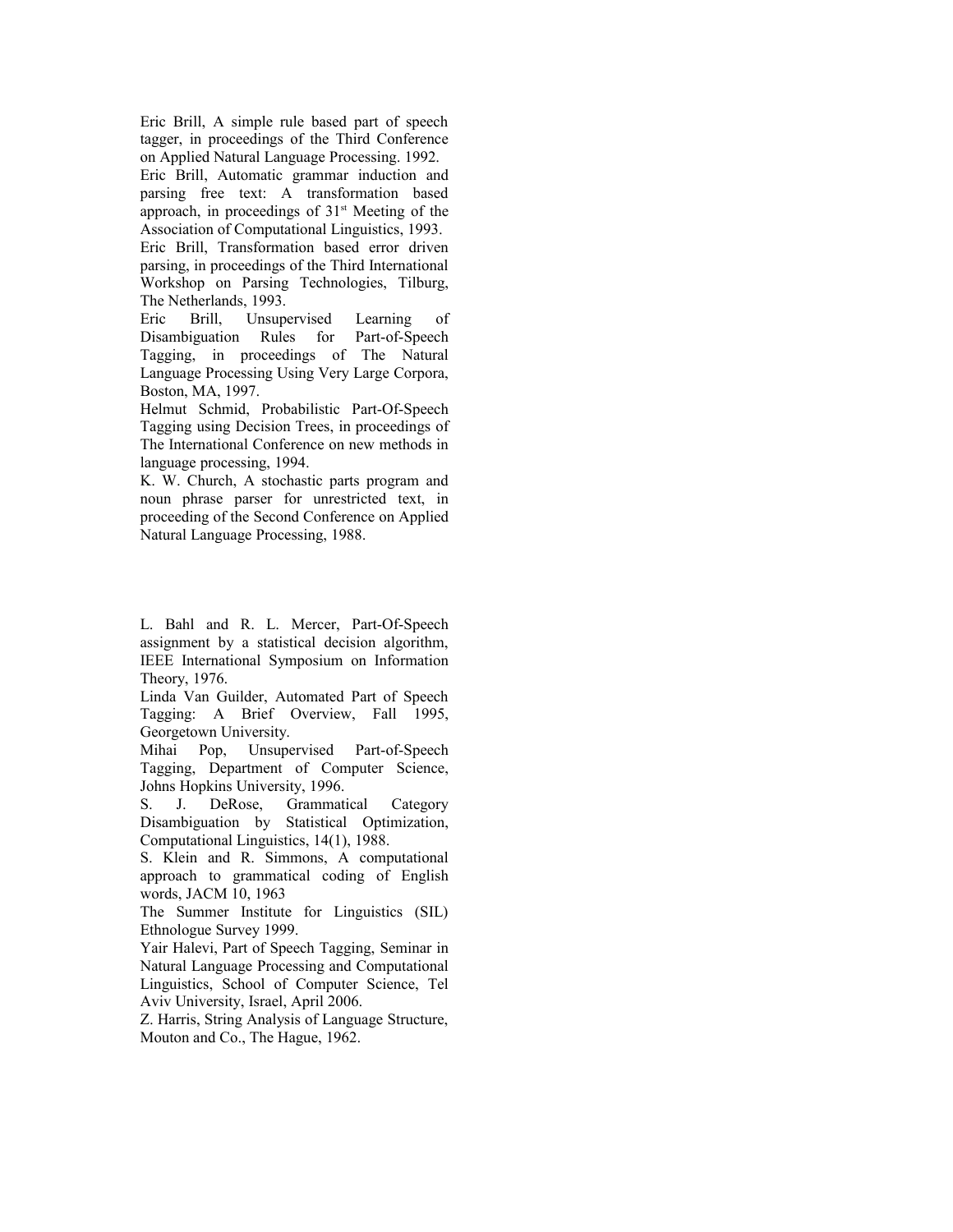# **Appendix A**

#### **Source codes**

#### **A1 Code for lexicon generation**

```
corpus = open('bangla-corpus-
cleaned.txt','r')
lexicon = open('bangla-
lexicon.txt','w')
tokencount=0
typecount=0
wordmap = \{\}for line in corpus:
   tokens = line.split() for each in tokens:
       if wordmap.has key(each):
wordmap[each]+=1
        else: wordmap[each]=1
```

```
for entry in wordmap:
     tokencount+=wordmap[entry]
     lexicon.write(entry)
     lexicon.write("\n")
```

```
print len(wordmap)
print tokencount
```

```
corpus.close()
lexicon.close()
```
#### **A2 Code for training in NLTK**

```
import nltk
from nltk import tokenize
def loadUntagged(fileName):
    text = open(fileName) .read()sentences =
list(tokenize.blankline(text))
     retSentences = []
     for sentence in sentences:
         newSentence = []
                     sentence =
list(tokenize.whitespace(sentence
))
         #print sentence
         for token in sentence:
               newSentence.append
(token)
```

```
 retSentences.append(newSe
ntence)
                  #retSentences +=
[newSentence]
     return list(retSentences)
def loadCorpus(corpus):
    text = open(corpus).read()sentences =
list(tokenize.blankline(text))
     newSentences = []
     for sentence in sentences:
         #newSentence = []
                         tokens =
list(tokenize.whitespace(sentence
))
        \mathbf{r} \mathbf{r} \mathbf{r} for token in tokens:
             #print token
                           #loc =token.rfind('/')
             #if loc > 0: # can't
allow "/TAG" tuples
            newSentence.append(to
ken)
                  newSentences +=
[newSentence]'''
        newSentences.append(token
s)
     return newSentences
def doTag(model, sentences):
     taggedSentences = []
     for sentence in sentences:
         #print sentence
                            pts =
model.best_path(sentence)
                          #pts =model.best_path(['foo', 'bar'])
         taggedSentence = []
               for token, tag in
zip(sentence, pts):
            taggedSentence.append
((\text{token}[0], \text{tag})) taggedSentences.append(ta
ggedSentence)
   return taggedSentences
#read all tags from tagset file
tagfile = open('bangla-
tagset.txt','r')
\text{tags} = [0] * 54
```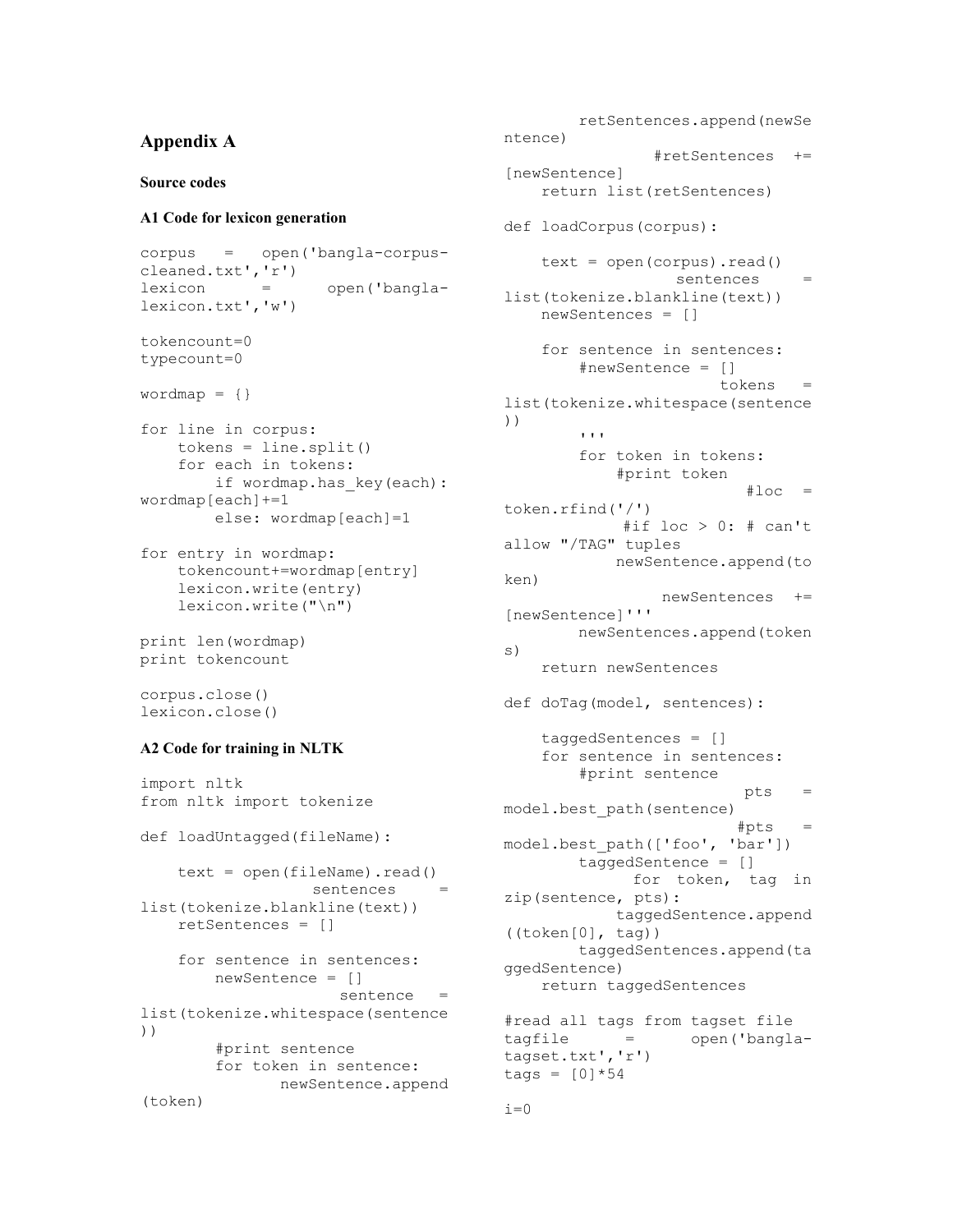```
for t in tagfile:
   \text{tags}[i] = ti+=1tagfile.close()
print 'done reading tags'
#done reading all tags
#read all symbols/word types from
lexicon
lexfile = open('bangla-
lexicon.txt','r')
types = []
i=0for word in lexfile:
    #types[i] = word
   #i+=1 types += [word]
lexfile.close()
print types[0]
print 'done reading symbols'
#done reading all word types
#read all the training sentences
from corpus
sents = loadCorpus('bangla-
corpus-cleaned.txt')
print sents[0][0]
print 'done reading corpus'
#done reading all sentences into
a list
#begin training on sentences
#print tags
print len(types)
types = []for s in sents:
    for w in s:
       #if not w in types:
          types += [w]
           #print w + " was not
found"
trainer
nltk.tag.HiddenMarkovModelTrainer
(tags, types)
#trainer =
nltk.tag.HiddenMarkovModelTrainer
(['foo'], ['foo'])
print 'done trainer generation'
print(len(sents))
tagger = =trainer.train_unsupervised([sents
])
print 'done training'
#test tagger trained above
```
untagged  $=$ loadUntagged('test.txt') print 'Tagging...' taggedOutput = doTag(tagger, untagged) taggedFile = open('Tagged\_bangla\_hmm.txt',  $'w'$ for sentence in taggedOutput: for (word, tag) in sentence: taggedFile.write(word +  $'$ /' + tag + ' ') taggedFile.write('\n\n') taggedFile.close() print 'Finished Tagging'

#### **A3 Code to count number of word types and tokens**

file = open('bangla-corpuscleaned.txt','r') tokencount=0 typecount=0  $wordmap = \{\}$ for line in file: tokens = line.split() for each in tokens: if wordmap.has key(each): wordmap[each]+=1 else: wordmap[each]=1 for entry in wordmap: tokencount+=wordmap[entry] print len(wordmap) print tokencount

#### **A4 Code to clean a tagged corpus**

file  $=$  open('D:\\Fall 2008\\CS503\\project\\Tagged-Corpus-and-tag-set\\banglacorpus-tagged.txt', 'r') out = open('bangla-corpuscleaned.txt', 'w')

for line in file: tokens = line.split() for item in tokens: word = item.split("/") out.write(word[0]) out.write(" ")